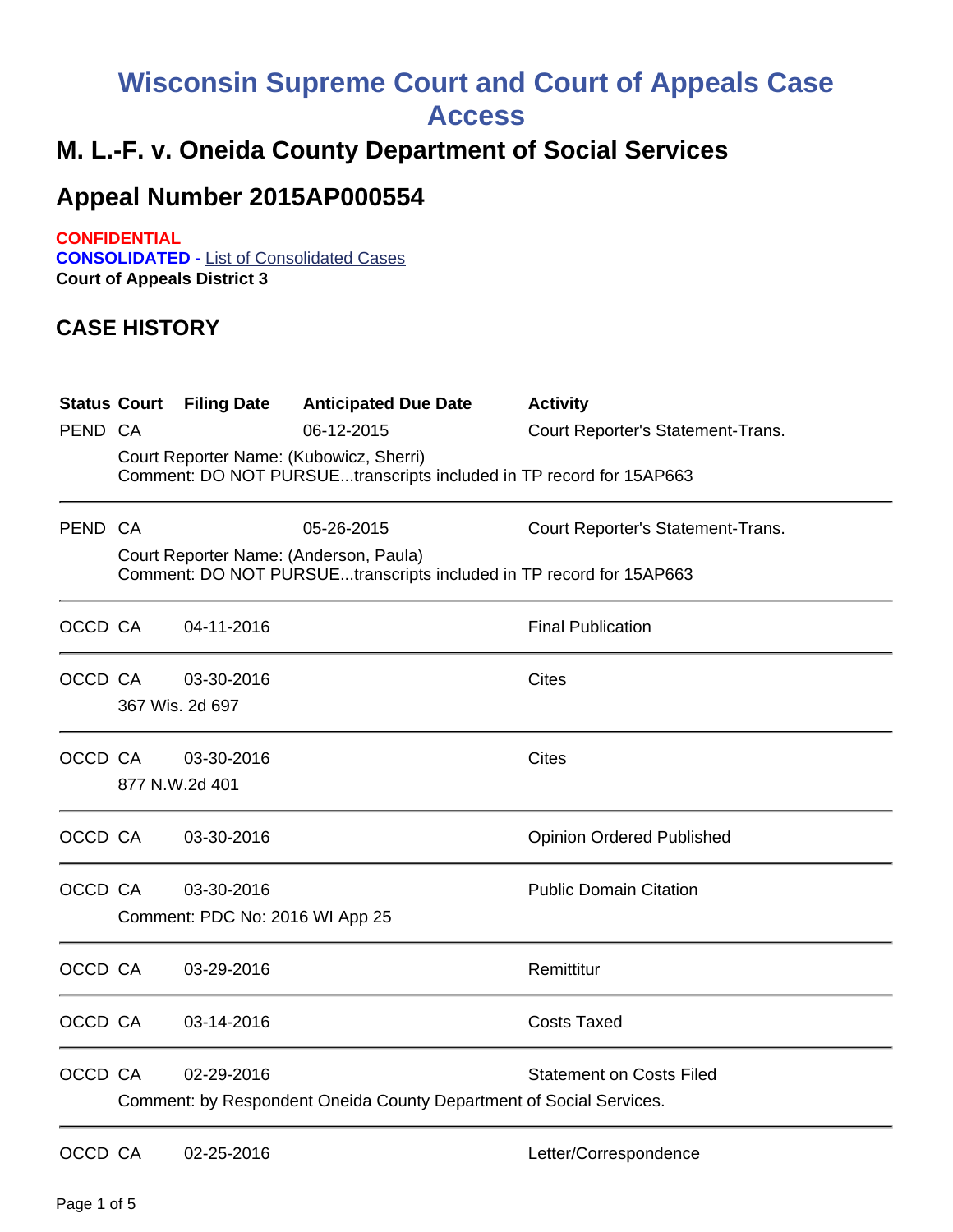Comment: From Atty Finlan re: Judge Bloom has granted adoption petitions involving two minor children who are the subjects of the consolidated guardianship appeals. Prior foster parents have now become the adoptive parents.

| OCCD CA |                                                                                                                                                                                                                                                                                                                                                                                                                            | 02-23-2016<br>Judge Panel: Stark, Hruz, Seidl<br>Opinion: Opinion<br>Decision: Affirmed Pages: 12<br>Written by: Stark, Lisa K.<br>Order Text: Orders affirmed | <b>Opinion/Decision</b>                     |
|---------|----------------------------------------------------------------------------------------------------------------------------------------------------------------------------------------------------------------------------------------------------------------------------------------------------------------------------------------------------------------------------------------------------------------------------|----------------------------------------------------------------------------------------------------------------------------------------------------------------|---------------------------------------------|
| OCCD CA |                                                                                                                                                                                                                                                                                                                                                                                                                            | 02-08-2016                                                                                                                                                     | <b>Caption Amended</b>                      |
|         | OCCD CA                                                                                                                                                                                                                                                                                                                                                                                                                    | 12-22-2015                                                                                                                                                     | Submitted on Briefs                         |
| OCCD CA |                                                                                                                                                                                                                                                                                                                                                                                                                            | 09-08-2015                                                                                                                                                     | <b>Briefs Received At State Law Library</b> |
| OCCD CA |                                                                                                                                                                                                                                                                                                                                                                                                                            | 08-21-2015<br><b>Comment: BRY</b>                                                                                                                              | Certificate of Filing by Mail               |
| OCCD CA |                                                                                                                                                                                                                                                                                                                                                                                                                            | 08-21-2015                                                                                                                                                     | Record and Briefs Sent to District 3        |
| OCCD CA |                                                                                                                                                                                                                                                                                                                                                                                                                            | 08-20-2015<br>Filed By: Patrick Finlan                                                                                                                         | <b>Reply Brief</b>                          |
| OCCD CA |                                                                                                                                                                                                                                                                                                                                                                                                                            | 08-18-2015<br>Filed By: Brian Desmond<br><b>Comment: Corrected Brief of Respondent</b>                                                                         | Brief of Respondent(s)                      |
| OCCD CA | 08-11-2015<br>Filed By: Unassigned District 3<br>Submit Date: 8-13-2015<br>Decision: (O) Other<br>Decision Date: 8-18-2015<br>ORD that the replacement brief is accepted for filing.<br><b>Motion Response</b><br>Filed By: Galen B<br>Submit Date: 8-13-2015<br><b>Motion Response</b><br>Filed By: Michael Fugle<br>Submit Date: 8-13-2015<br>Comment: Letter from Atty Finlan objecting to format of respondent's brief |                                                                                                                                                                | Sua Sponte                                  |
| OCCD CA |                                                                                                                                                                                                                                                                                                                                                                                                                            | 08-10-2015                                                                                                                                                     | Statement of Guardian ad Litem              |

Filed By: Galen B

Comment: Statement of Guardian ad Litem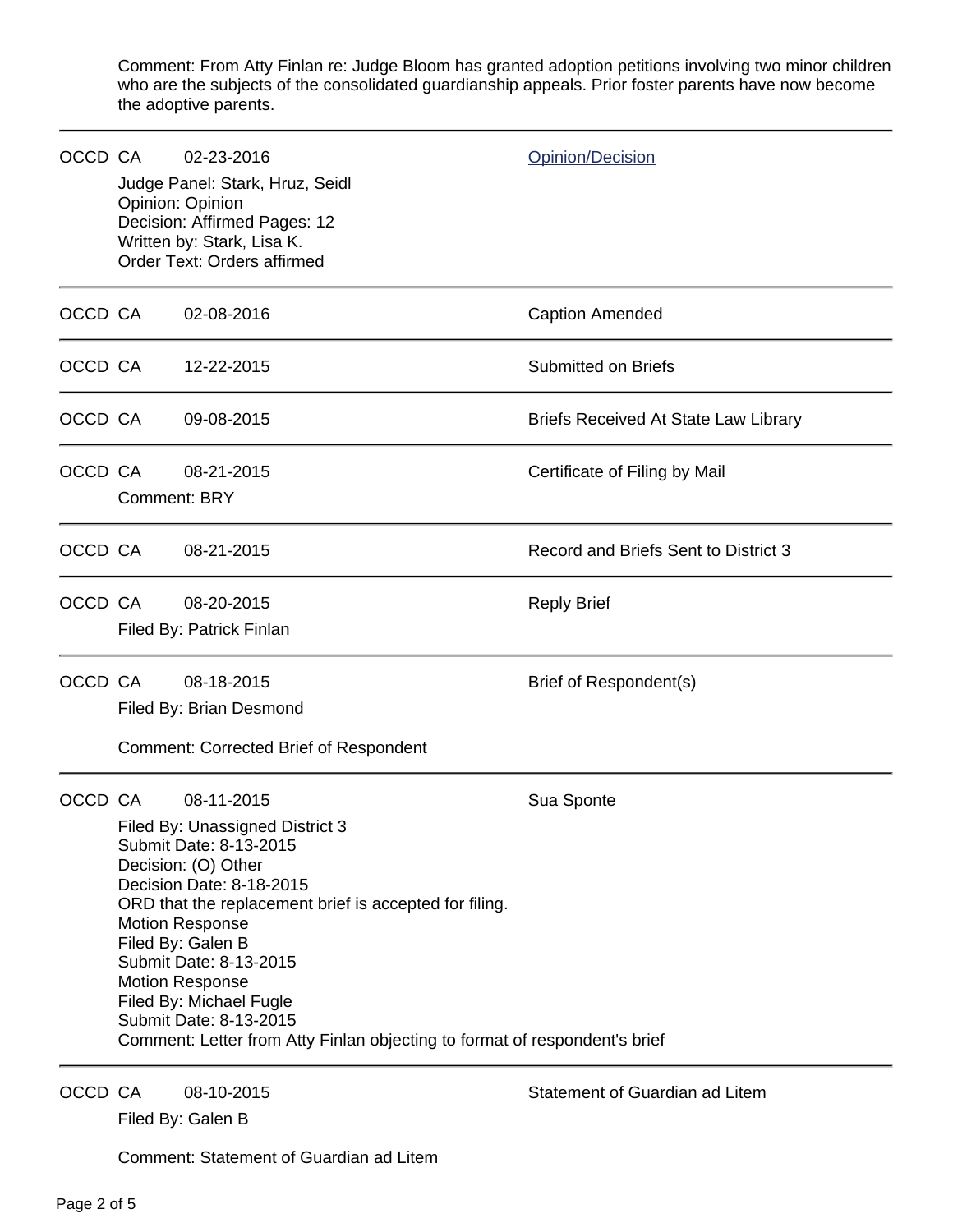| OCCD CA     |                                                                                                                                                                                                                                                                | 08-10-2015<br><b>Comment: BRS</b>                                                                               | Certificate of Filing by Mail                                                                                                                                                                                             |  |  |  |
|-------------|----------------------------------------------------------------------------------------------------------------------------------------------------------------------------------------------------------------------------------------------------------------|-----------------------------------------------------------------------------------------------------------------|---------------------------------------------------------------------------------------------------------------------------------------------------------------------------------------------------------------------------|--|--|--|
| OCCD CA     |                                                                                                                                                                                                                                                                | 08-07-2015<br>Filed By: Brian Desmond                                                                           | Brief of Respondent(s)                                                                                                                                                                                                    |  |  |  |
|             |                                                                                                                                                                                                                                                                | Comment: ***REPLACEMENT/CORRECTED BRIEF ACCEPTED FOR FILING 8/18/15 **                                          |                                                                                                                                                                                                                           |  |  |  |
| OCCD CA     |                                                                                                                                                                                                                                                                | 07-21-2015<br>Filed By: Patrick Finlan                                                                          | Brief & Appx of Appellant(s)                                                                                                                                                                                              |  |  |  |
|             |                                                                                                                                                                                                                                                                | Comment: Appx to Brief of Appellant(s)                                                                          |                                                                                                                                                                                                                           |  |  |  |
| OCCD CA     |                                                                                                                                                                                                                                                                | 07-17-2015<br>ORD that the order consolidating 2015AP553 and 2015AP554 with 2015AP663 and 2015AP664 is          | <b>Court Order</b><br>vacated. The two guardianship appeals remain consolidated with each other and the two TPR appeals<br>remain consolidated with each other. FRO that the motion to convert 2015AP663 and 2015AP664 to |  |  |  |
|             | no-merit appeals is granted. The no-merit report shall be filed at the time the appellant's brief was due<br>pursuant to this court's 6/29/15 order.<br>ORD that the 6/29/15 order from the chief judge for a three-judge panel in the TPR appeals is vacated. |                                                                                                                 |                                                                                                                                                                                                                           |  |  |  |
| OCCD CA     |                                                                                                                                                                                                                                                                | 06-30-2015<br>Comment: [2015AP000553, 2015AP000554]                                                             | <b>Consolidated Case</b>                                                                                                                                                                                                  |  |  |  |
| OCCD CA     |                                                                                                                                                                                                                                                                | 06-23-2015                                                                                                      | <b>Hold Status</b>                                                                                                                                                                                                        |  |  |  |
| OCCD CA     |                                                                                                                                                                                                                                                                | 06-23-2015<br>Comment: 14GN39 (1-8 to 28-1) & 12JC44 (1-1 to 73-3)                                              | Record                                                                                                                                                                                                                    |  |  |  |
| OCCD CA     |                                                                                                                                                                                                                                                                | 06-01-2015<br>Comment: Rec'd copy of circuit court Order Granting Supplementation of the Record, filed 5/27/15. | <b>Other Papers</b>                                                                                                                                                                                                       |  |  |  |
| OCCD CA     |                                                                                                                                                                                                                                                                | 05-18-2015<br>Court Reporter Name: (Penfield, Lynn)                                                             | Court Reporter's Statement-Trans.                                                                                                                                                                                         |  |  |  |
| OCCD CA     |                                                                                                                                                                                                                                                                | 05-18-2015<br>Filed By: Brian Desmond<br><b>Status: Ordered</b><br>Comment: 3-SRTs filed                        | <b>Statement on Transcript</b>                                                                                                                                                                                            |  |  |  |
| OCCD CA     |                                                                                                                                                                                                                                                                | 05-15-2015<br>Filed By: Brian Desmond<br>Submit Date: 5-15-2015<br>Decision: (G) Grant                          | <b>Motion for Stay</b>                                                                                                                                                                                                    |  |  |  |
| Page 3 of 5 |                                                                                                                                                                                                                                                                |                                                                                                                 |                                                                                                                                                                                                                           |  |  |  |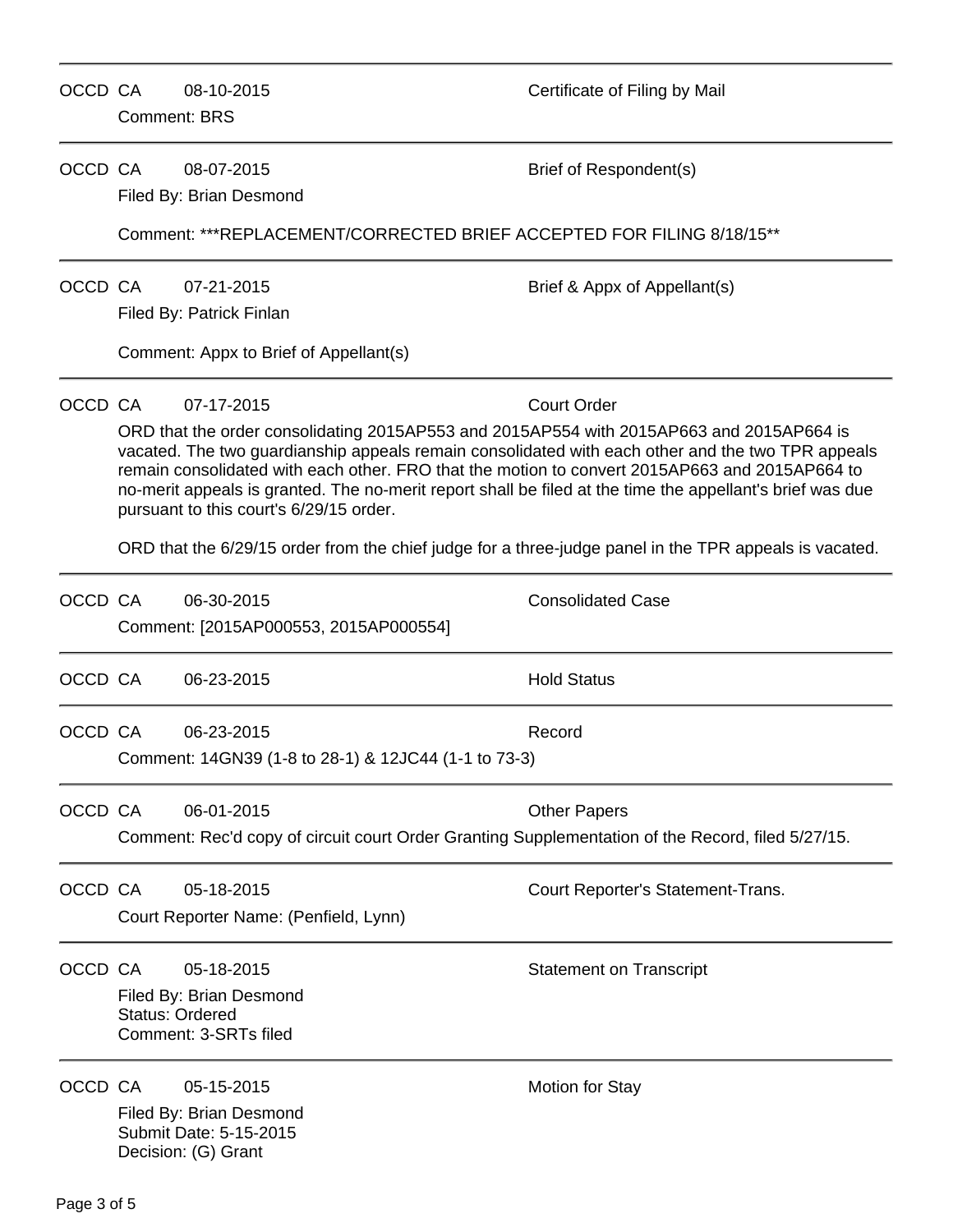|         | Decision Date: 5-19-2015<br>ORD that proceedings in these appeals are tolled pending the return of the records in the TPR<br>proceedings to this court. |                                                                                                                                   |                                                                                                           |  |  |  |
|---------|---------------------------------------------------------------------------------------------------------------------------------------------------------|-----------------------------------------------------------------------------------------------------------------------------------|-----------------------------------------------------------------------------------------------------------|--|--|--|
|         |                                                                                                                                                         | Comment: motion breaches confidentiality requirement                                                                              |                                                                                                           |  |  |  |
| OCCD CA |                                                                                                                                                         | 05-14-2015                                                                                                                        | <b>Transcript filed in Circuit Court</b>                                                                  |  |  |  |
| OCCD CA |                                                                                                                                                         | 05-05-2015                                                                                                                        | <b>Other Papers</b>                                                                                       |  |  |  |
|         |                                                                                                                                                         | date of order to review case files.                                                                                               | Comment: Rec'd "Order to Allow Review of Files" filed in circuit court, allowing Atty Finlan 14 days from |  |  |  |
| OCCD CA |                                                                                                                                                         | 04-13-2015                                                                                                                        | <b>Other Papers</b>                                                                                       |  |  |  |
|         |                                                                                                                                                         | Comment: Rec'd copy of Notice of Motion and Motion to Supplement the Record on Appeal, filed in<br>circuit court by Atty Desmond. |                                                                                                           |  |  |  |
| OCCD CA |                                                                                                                                                         | 04-03-2015                                                                                                                        | Designation of Addtl Portions-Trans.                                                                      |  |  |  |
|         |                                                                                                                                                         | Comment: Filed by the respondent (12/3/14 transcript)                                                                             |                                                                                                           |  |  |  |
| OCCD CA |                                                                                                                                                         | 04-03-2015                                                                                                                        | <b>Motion for Miscellaneous Relief</b>                                                                    |  |  |  |
|         |                                                                                                                                                         | Filed By: Brian Desmond<br>Submit Date: 4-3-2015<br>Decision: (N) No Action<br>Decision Date: 4-6-2015                            |                                                                                                           |  |  |  |
|         |                                                                                                                                                         | No action.<br>Comment: Motion for Designation of Additional Portions of Transcript                                                |                                                                                                           |  |  |  |
| OCCD CA |                                                                                                                                                         | 04-03-2015                                                                                                                        | Case to proceed under RAP                                                                                 |  |  |  |
| OCCD CA |                                                                                                                                                         | 03-25-2015                                                                                                                        | <b>Docketing Statement Submitted</b>                                                                      |  |  |  |
| OCCD CA |                                                                                                                                                         | 03-25-2015                                                                                                                        | <b>Statement on Transcript</b>                                                                            |  |  |  |
|         | Filed By: Patrick Finlan<br><b>Status: Not Needed</b>                                                                                                   |                                                                                                                                   |                                                                                                           |  |  |  |
| OCCD CA |                                                                                                                                                         | 03-25-2015                                                                                                                        | Docketing Statement from Appellant                                                                        |  |  |  |
| OCCD CA |                                                                                                                                                         | 03-20-2015                                                                                                                        | Notif. Sent-Filing of NAP & Ct. Record                                                                    |  |  |  |
| OCCD CA |                                                                                                                                                         | 03-20-2015                                                                                                                        | <b>Fee Paid</b>                                                                                           |  |  |  |
|         | Comment: Receipt No: 15R 000698                                                                                                                         |                                                                                                                                   |                                                                                                           |  |  |  |
| OCCD CA |                                                                                                                                                         | 03-18-2015                                                                                                                        | Delinquent                                                                                                |  |  |  |
|         |                                                                                                                                                         | Comment: New due date of connected DSA: 3-25-2015                                                                                 |                                                                                                           |  |  |  |
| OCCD CA |                                                                                                                                                         | 03-18-2015                                                                                                                        | Notice of Appeal & Court Record                                                                           |  |  |  |